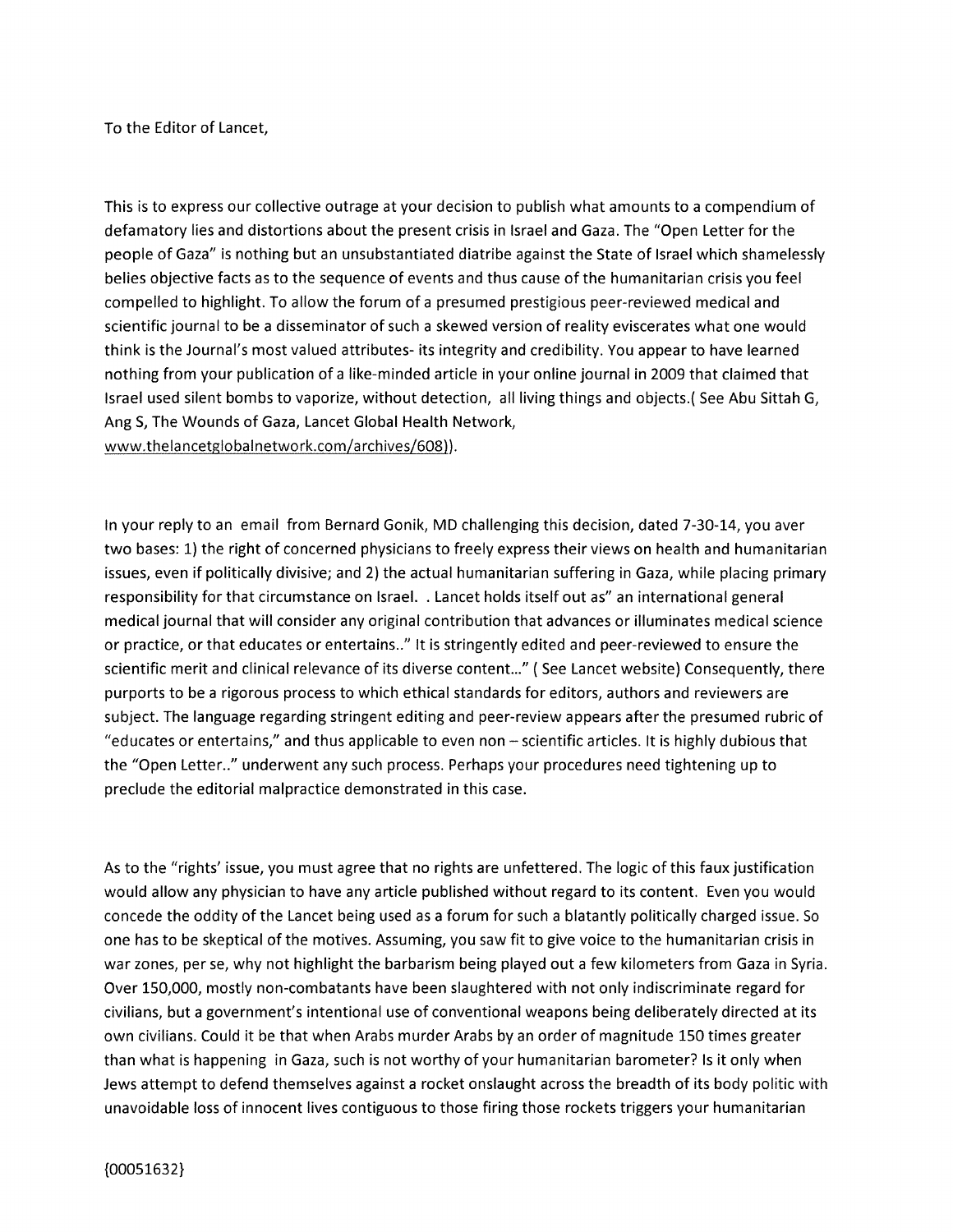impulse. And of course there is the "disproportionality " mantra- 1,000 plus Palestinians dead; 58 Israelis — how unfair! It's as if the world thinks it is unsportsmanlike that Israel has the Iron Dome without which the terrorist rocket onslaught would result in hundreds to thousands of Israeli deaths as intended! It appears the only way for Israel to win the PR war is for more Jews to die!! Well, been there; done that-6,000,000 was enough!

As to the human tragedy in Gaza none would fail to feel compassion for the loss of innocent life, as in all war zones around the world. But you clearly published the article because you sympathize with the premise that the responsibility lay at the feet of Israel. You erroneously characterize Israel's sole motive for entering Gaza as eliminating the tunnels, which you assert can not justify the loss of life beyond that objective. In doing so, you mimic the lie of the authors by omitting the sequence of events. This crisis started with the murder of three Israeli teenagers. In response to the search for the murderers, Hamas rained hundreds of rockets at Israel's population centers with the deliberate intent of killing civilians- <sup>a</sup> clear war crime. Israel attempted to stop these attacks at first by an air campaign. After <sup>a</sup> couple of weeks, Egypt supported by the Arab League and the Palestinian Authority proposed <sup>a</sup> cease fire. Israel accepted. Hamas rejected! This is all PRIOR to Israel's entry into Gaza which was triggered by <sup>a</sup> Hamas operation emanating from tunnels into Israel intended to kill civilians. Thus all casualties ensuing must be laid at the door of Hamas not Israel. Hamas has rejected every repeated cease fire proposal since. At the time of this writing over 3,000 rockets have been fired at Israel! And terrorist attacks from the tunnels continue. Israel has no interest in Gaza. There is NO occupation of Gaza which Israel evacuated <sup>9</sup> years ago! The embargo, which even the UN gave its legal imprimatur, was necessitated after Hamas killed Fatah members, took control and began smuggling rockets into Gaza to fire at Israel. Israel's sole interest is to be left alone. Israeli military action in Gaza is purely defensive to deter or prevent Hamas from killing its citizens. This is purely and simply textbook self-defense. <sup>A</sup> recognized terrorist organization unabashedly is attacking <sup>a</sup> democracy to destroy it. Israel's apparent crime is not going along.

Just what would you have Israel do? You say it has the right to defend itself but apparently it must wave some magic wand and avoid killing innocent lives in doing so. Such is impossible, so to advance that proposition really argues that Israel should not defend itself. Unlike any country in the region when fighting its own citizens, Israel has employed unprecedented measures to limit the so called "collateral damage," — leaflets warning of attacks, cell phone texts and calls, dud ordnance. In testimony before the UN Human Rights Council, regarding the last war with Hamas, Colonel Richard Kemp CBE, Commander of British Forces in Afghanistan testified that the IDF has done more to safeguard the rights of civilians in combat zones than any other army in history of warfare,including the US and Britain. He further documented Hamas' use of civilians to assist and shield their operations.

The mindset which you reveal in your decision and platitudinous justification for it, is at the heart of this recurring cycle. It feeds the dynamic which Hamas engenders and relies upon to stay in power, i.e.